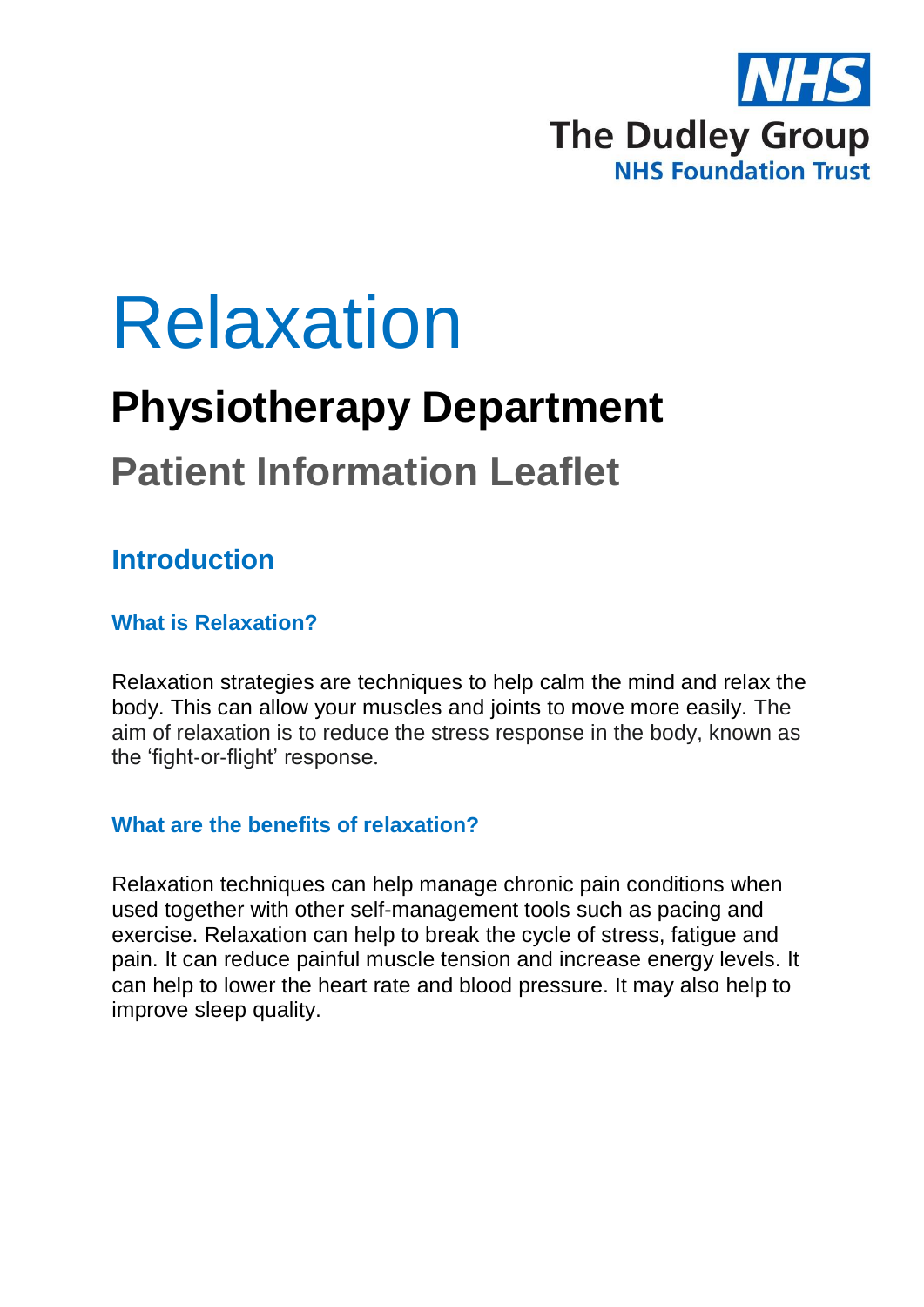# **Relaxation Methods**

#### **Basic breath awareness**

- Also called diaphragmatic breathing.
- Sit or lie comfortably, place a palm on your abdomen and breathe comfortably for a few moments, noticing the quality of your breath.
- Does the breath feel tense, strained, uneven and/or shallow?
- Simply observe the breath, without any judgement.
- Then gradually begin to make your breathing as relaxed and smooth as possible, introducing a slight pause after each in-breath and outbreath.
- Notice as you inhale (breathe in), that the abdomen naturally expands, and as you exhale (breathe out), the abdomen contracts slightly.
- Continue the breathing exercise for 6 to 12 breaths.

#### **Deep breathing exercises**

To help check that you are breathing correctly:

- Place one hand on your stomach
- Place the other hand on your chest

As you breathe in, the hand on your stomach should rise. As you breathe out your stomach should fall. The hand on your chest should move very little. Once you can do this comfortably:

- Sit quietly with your eyes closed
- Breathe in for the count of four
- Hold your breath for the count of four
- Breathe out slowly for the count of four, sighing as you do so
- Repeat for a few minutes.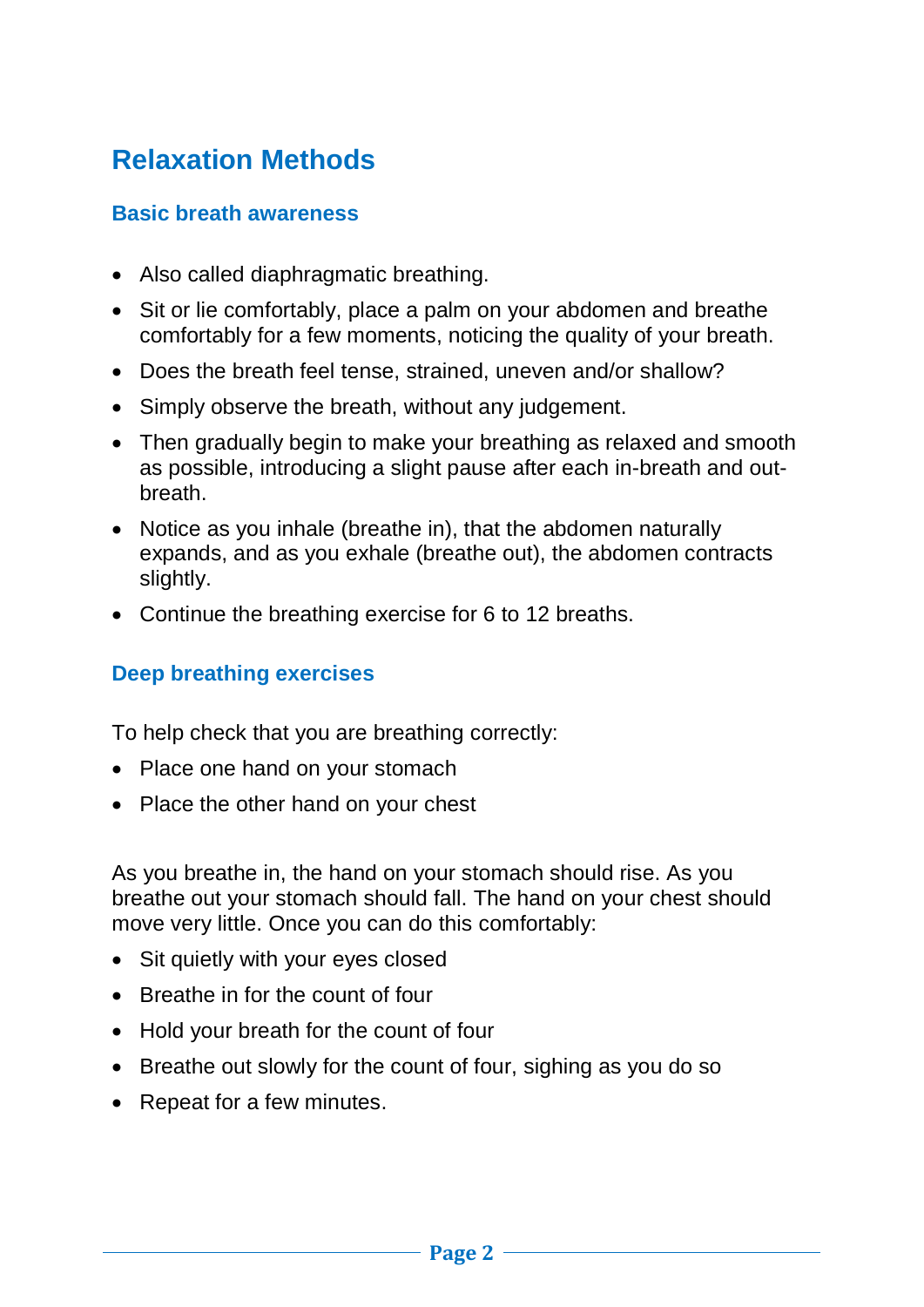#### **Self-massage**

Try this self-massage technique to reduce tension in the face. Sitting back in your chair, or with your elbows resting on a table:

- Stroke your forehead upwards into the hairline with alternate hands
- Using the fingertips gently smooth forehead from centre towards the temples, and with circular movements apply a little pressure
- Massage jawline using circular movements with your fingertips
- Massage shoulders and neck with both hands

#### **Five minute relaxation in a chair**

This technique will help you learn to recognise tension throughout your body and how to release it by tensing and relaxing each of the major muscle groups. To help you learn this technique you could ask someone to read the instructions out slowly and calmly for you to follow; or you could make you own recording by reading the instructions out loud.

If possible use a chair with arms. Sit upright in the chair with the small of your back supported by the back of the chair (use a cushion for support if it helps). Make sure your feet are flat on the floor and rest your hands in your lap.

- Close your eyes
- Concentrate on the sound of your breathing. Do not alter your breathing pattern; just breathe normally for a few minutes.
- Breathe out with a "sigh" for two breaths, letting any tense feelings out of your body as you sigh.
- Now, using the instructions in the table, go through each of the muscle groups, tensing them for a few seconds, then relaxing them.
- Breathe out with a "sigh" for two more breaths, letting out any remaining tension.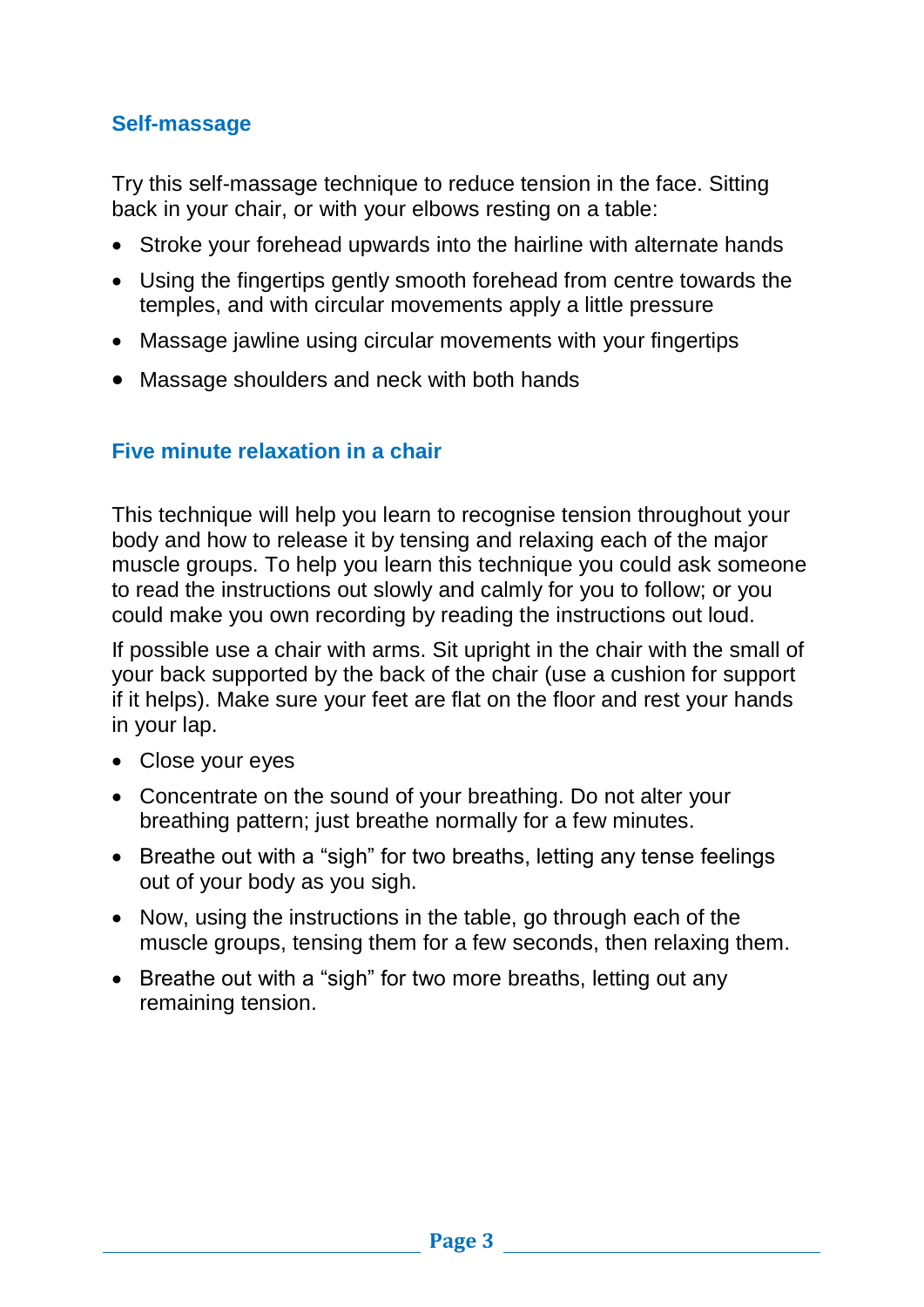| <b>Muscle</b>    | <b>Tensing Action</b>                                   |
|------------------|---------------------------------------------------------|
| Group            |                                                         |
| Feet &           | Push both your feet down into the floor, then let go    |
| Legs             |                                                         |
| Stomach          | Pull your stomach muscles in, then let go               |
| Arms             | With hands flat on your thighs, push down; then let go  |
| <b>Shoulders</b> | Hunch your shoulders up to your ears, then let go       |
| Forehead         | Frown, then let go                                      |
| Eyes             | Screw your eyes up. Make sure your teeth are not        |
|                  | clenched. Your tongue should lie loosely, not pushed up |
|                  | against the roof of your mouth. Then let go.            |

#### **Autogenic relaxation**

This technique involves imagining that your limbs are warm and heavy, that your body is relaxed and your mind is calm. It can be helpful to listen to a recorded script describing how to do this. There is an example of this in the free resources below.

#### **Guided Imagery**

This involves focusing your mind on positive images or imagined scenes to help you relax. It includes following along with a description of a peaceful place or calming scene. Pre-recorded examples are available on many free applications for your smartphone or tablet. It is often possible to access CD resources via your library.

### **How long should I spend doing relaxation?**

Depending on your routine and circumstances you may spend as little as a minute or as long as half an hour doing relaxation. You may choose just one of the above suggestions or several in one session. If you struggle to find time, a little time spent doing just one of the above exercises is better than no relaxation at all. Regularity is the key. Try to find something you feel is achievable and enjoyable for you. If possible try to choose a time when you will not be interrupted or feel rushed. Try to do something at least two or three times each week. Some people prefer to spend a minute every day.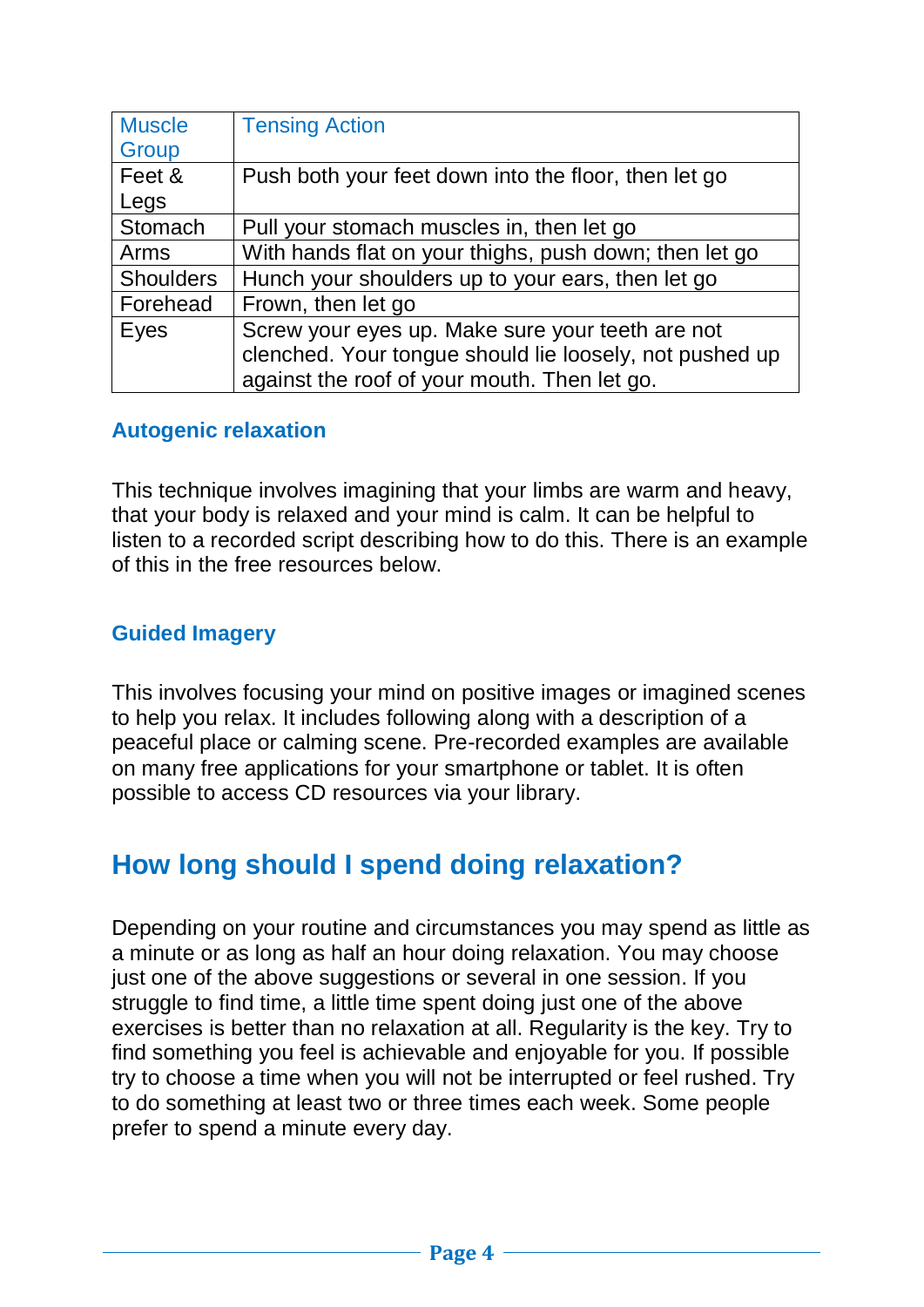## **Free Resources**

Road to relaxation – a guide to relaxation, includes breathing exercises [http://www.dudley.gov.uk/health/office-of-public-health/looking-after](http://www.dudley.gov.uk/health/office-of-public-health/looking-after-yourself/mental-health-and-wellbeing/)[yourself/mental-health-and-wellbeing/](http://www.dudley.gov.uk/health/office-of-public-health/looking-after-yourself/mental-health-and-wellbeing/)

Autogenic relaxation script with audio

https://www.nhs.uk/Video/Pages/anxiety-control-trainingpodcast.aspx?searchtype=Search&searchterm=relaxation&offset=1&

#### Breathing exercises

[https://www.nhs.uk/conditions/stress-anxiety-depression/ways-relieve](https://www.nhs.uk/conditions/stress-anxiety-depression/ways-relieve-stress/)[stress/](https://www.nhs.uk/conditions/stress-anxiety-depression/ways-relieve-stress/)

*Note: Some of these resources have been designed for relieving stress and anxiety. However they may still be used to assist with the management of pain, even if you do not suffer from stress or anxiety.*

If you have any questions, or if there is anything you do not understand about this leaflet, please contact:

Department details here

Russells Hall Hospital switchboard number: 01384 456111

#### **This leaflet can be downloaded or printed from:**

http://dudleygroup.nhs.uk/services-and-wards/

If you have any feedback on this patient information leaflet, please email dgft.patient.information@nhs.net